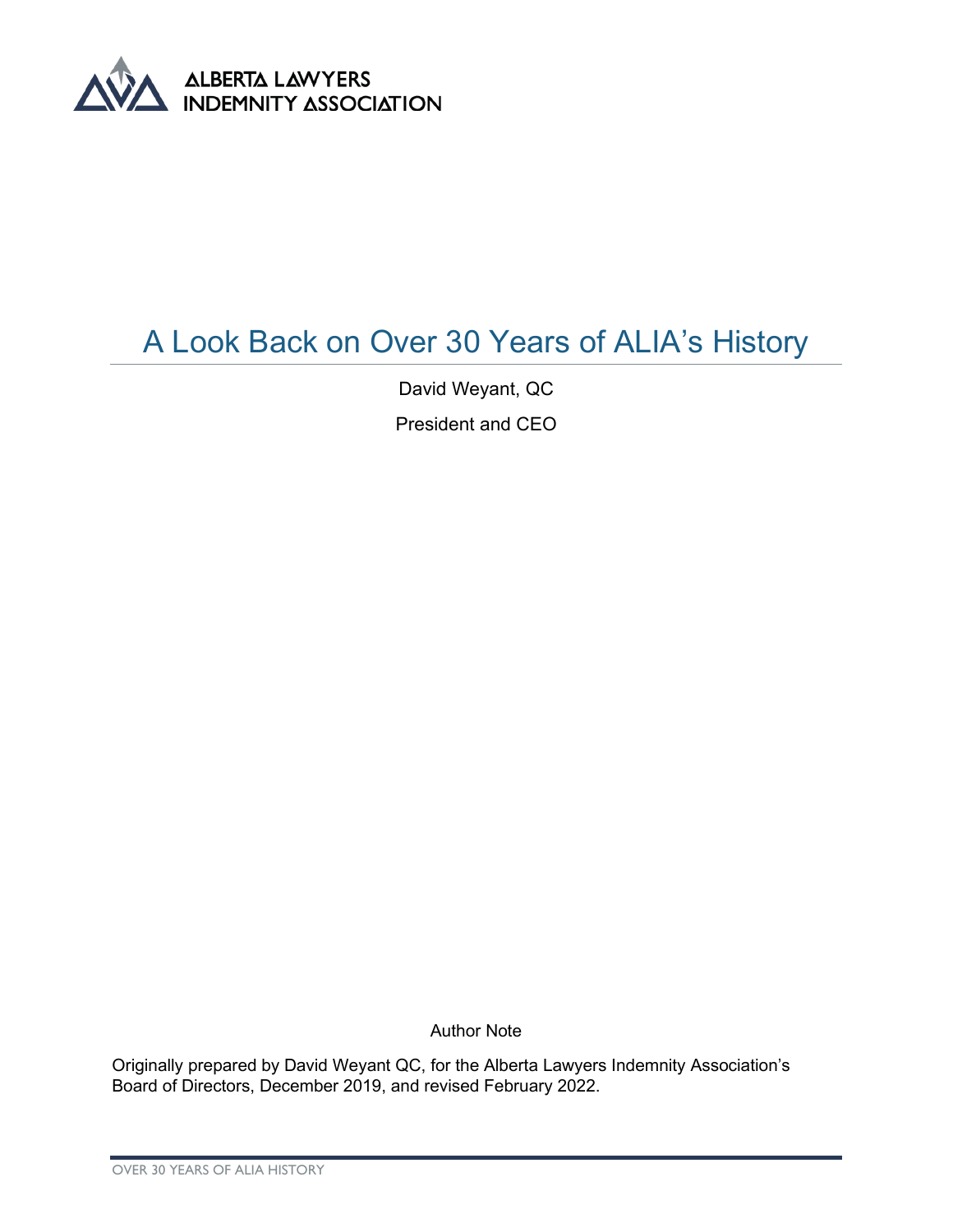

## **History of ALIA**

In the late 1960s, Alberta was the first jurisdiction in Canada to implement mandatory professional liability coverage for lawyers. Mandatory coverage was – and is – seen as a way to both protect lawyers from personal financial exposure in the event of an error and to compensate members of the public who have suffered certain financial losses due to the negligence of a lawyer in private practice.

The history that has led the professional indemnity program to where it is today has benefited from the hard work and foresight of many people, with periodic reviews and recalibrations to ensure that it continued – and continues – to meet the needs of its stakeholders. The summary set out below is based on my understanding of historical events as supported by available documentation and commentary by persons involved from time to time $^{\rm 1}.$  $^{\rm 1}.$  $^{\rm 1}.$ 

In 1966, the Law Society of Alberta's Benchers (the "**Benchers**") established a special committee chaired by the late Mr. Justice Moir to study the issue of group insurance. His report was presented to the Benchers in January 1968 with the recommendation that the Law Society of Alberta ("**LSA**") provide mandatory group liability coverage. With positive feedback from the Alberta bar, the Benchers adopted the recommendation in 1969.

Initially, LSA purchased coverage from a commercial insurer that issued a master policy to LSA for the benefit of its members (i.e., all participating lawyers); in turn, LSA delivered certificates of insurance to each member. LSA recovered the cost of the coverage through a premium levied on each member (the "**Levy**").

To monitor insurance concerns and address coverage issues, the Benchers established a standing committee (unsurprisingly, called the Insurance Committee). The financial committees of the LSA (the Audit and Finance Committees) established the budgets and financial statements for the insurance program and submitted them to the Benchers for approval. In taking these steps, Alberta became the first jurisdiction in Canada to provide its members with a mandatory group professional indemnity program.

Other Canadian law societies gradually created self-indemnity programs, retaining risk through a deductible on each claim.

Between 1972 and 1983, the professional liability indemnity program was insured through Citadel Assurance Company. The rising cost of claims in Alberta necessitated higher Levies and deductibles. In 1982, the individual deductible was increased from \$2,000 to \$5,000 and the Levy was increased by over 40% from the previous year. Further Levy increases would follow.

<span id="page-1-0"></span><sup>1</sup> I acknowledge, with appreciation, the speaking notes, memoranda, and messages prepared by Lisa Sabo, ALIA's former Director of Insurance, and Don Thompson QC, former Executive Director of the Law Society of Alberta, as well as the minutes of various Law Society of Alberta Bencher committees. I am also grateful for the feedback from ALIA's Board Chair, Steve Raby QC, and its Corporate Secretary, Dale Spackman QC, who provided feedback on a draft of this document. Dale was also instrumental in establishing the investment policy and financial controls for the indemnity program and continues to be instrumental in ensuring its regulatory compliance.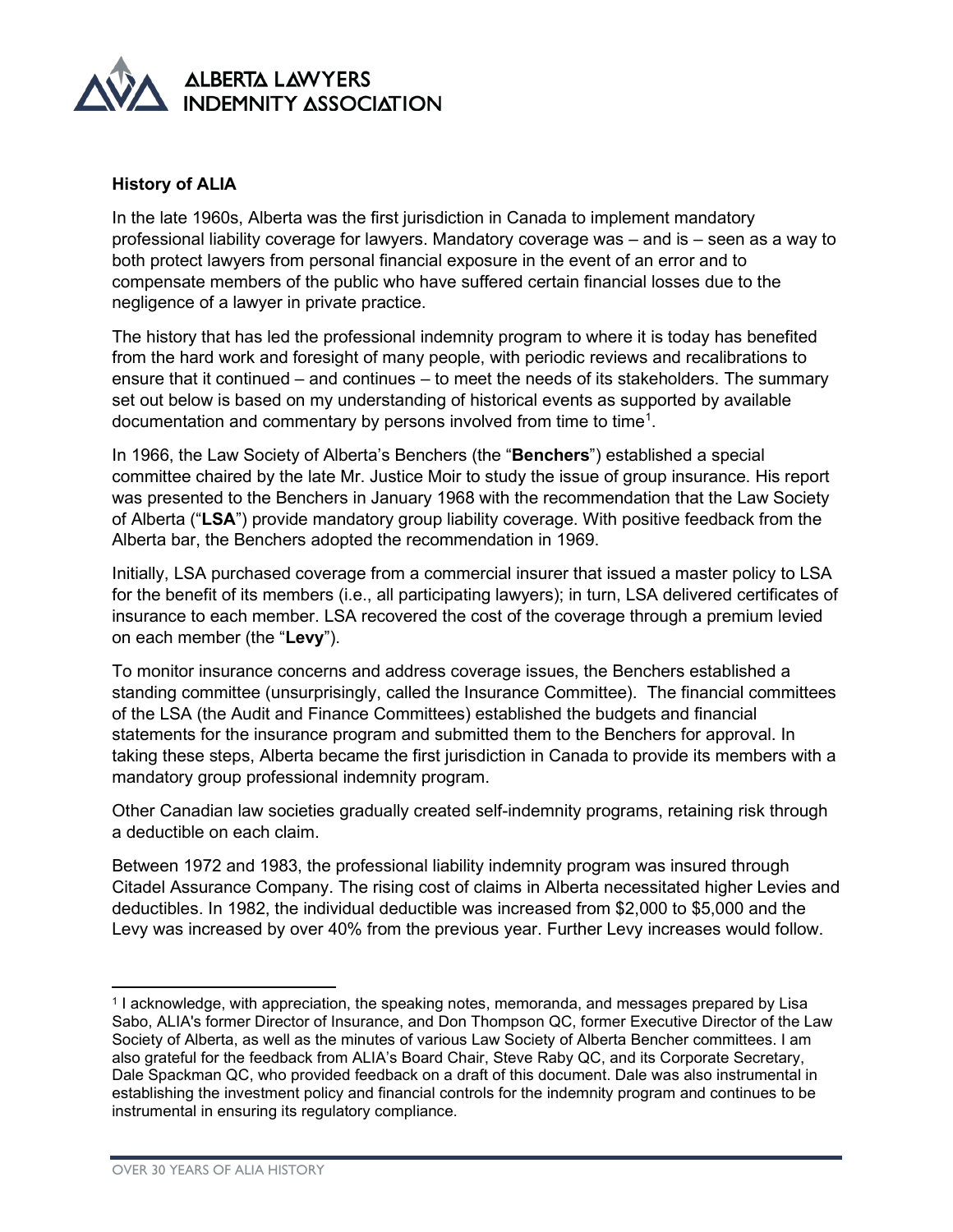

With a threatened Levy increase of 60% in 1985, which would have seen the 1984 Levy of \$1,200 increase to over \$2,000 for the first time, it became apparent that the operation of the indemnity program might not be a sustainable solution.

Law societies, as insurance consumers, only had access to commercial insurance markets and, accordingly, were highly vulnerable to fluctuations in the insurance market. Further, the number of insurers offering coverage was minimal. The fact that law societies – and their members – were at the mercy of the market caused considerable discomfort among the law societies and their members. During the liability insurance market crisis of the mid-1980s, price and availability for this coverage grew increasingly volatile.

In 1985, LSA used its accumulated surplus in its Insurance Fund to offset further potential increases and kept the actual increase to the individual members to 20%. This action set a precedent for using the accumulated surplus to offset the actual cost of the insurance charged to the members. That practice continues to this day.

The LSA looked for other solutions. The first step was to shift some of the costs of the indemnity program to those members who create a disproportionate financial burden to it. In July 1985, the Benchers approved assessing a surcharge to the Levy of members with a paid claims history; an additional levy was to be paid by those members for whom the indemnity program had made indemnity payments to clients or other members of the public.

While these steps were helpful, they were still not a complete solution. In particular, it was clear that using the accumulated surplus to keep the Levy artificially low could only last as long as that fund; when the fund was ultimately depleted, a massive jump in the Levy would be required.

Vulnerable to the changing market, Canadian law societies were unable to modify the programs to keep pace with the increasing need for higher coverage limits, and both the members and the public were increasingly less protected.

Although the claims history in Alberta was worse than most other Canadian jurisdictions, the issue was national: Canadian law societies were facing steep premium hikes for their members. For a few years, the Federation of Law Societies of Canad[a2](#page-2-0) (the "**Federation**") discussed the idea of a national professional liability program.

In late 1985, the Federation requested a feasibility study be done nationally for both the mandatory level and voluntary excess level of professional liability insurance. A preliminary report was prepared by the Wyatt company (then the LSA's actuary).

Despite the need for a national professional liability program, the report recognized that there could not be a system that would be all things to all people or satisfy all stakeholders. For example, a balance between the defence of lawyers and the payment of claims would have to exist. Further, although the public interest would be generally protected, some types of losses

<span id="page-2-0"></span><sup>2</sup> The national coordinating body of Canada's provincial and territorial law societies (currently led by ALIA's Chair, Steve Raby QC).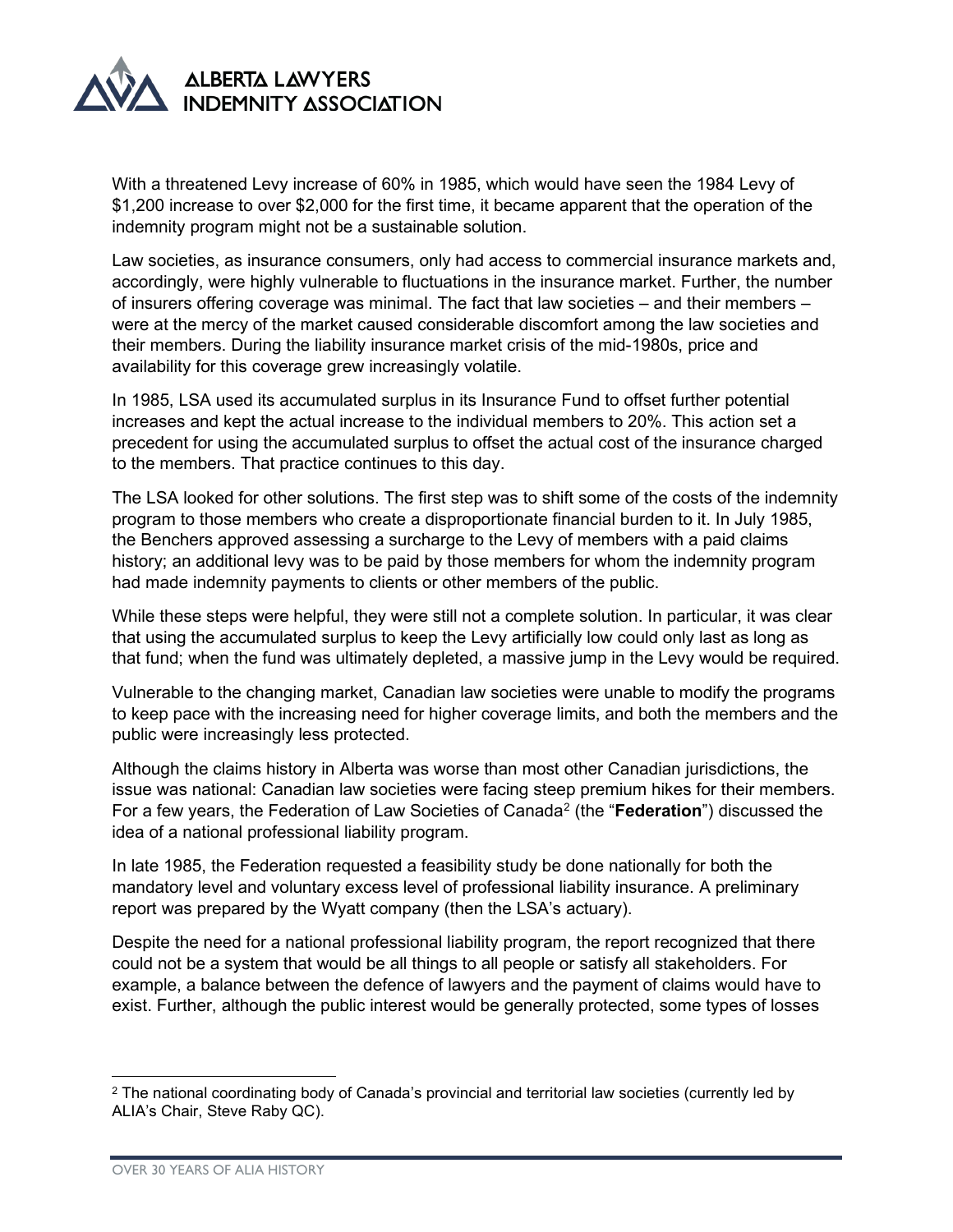

would not be covered, and limits on the total amount of payments would be required for the program to be sustainable.

In 1987, a group of Alberta practitioners, led by Donald Bishop QC (former president of LSA), the late Bernard Kelly QC, the Honourable Neil Whitman, Associate Chief Justice for the Alberta Court of Queen's Bench (as he then was), the Honourable Alec Murray, and Sarah Burkett began advocating for a national insurance program for lawyers. The purpose of the program was to make the profession indirectly self-insured or, at the least, provide a competitive purchasing alternative.

At the 1986 midwinter meeting of the Federation, it resolved to gather facts from the law societies through a questionnaire and have an expert proceed with the study and bring forward recommendations. One option was to establish a reciprocal insurance exchange, an unincorporated insurance company in which subscribers exchange policies. By banding together to form such an insurance company, the law societies would have access to direct insurance markets that would recognize the years of Canadian-specific claims history that the law societies had built. Other options considered and rejected included a domestic captive and an offshore captive.

Based on those recommendations, brought back to the Federation in July 1986, the Federation formed an implementation committee in August 1987 to create a national professional liability program.

At a historic meeting in Montréal, the Canadian Lawyers Insurance Association ("**CLIA**") was formed, involving seven provinces, including Alberta. CLIA adopted an implementation date of July 1, 1988. Forged in an insurance crisis over 30 years ago, CLIA provided reliable, stable premiums on a not-for-profit basis. Excess insurance was also marketed, and, in November 1988, Alberta lawyers obtained mandatory insurance liability coverage through CLIA for the first time.

In 1988, when the eyes of the world were on Calgary as host of the Olympic Winter Games, lawyers on behalf of LSA were researching opinions on what form Alberta's indemnity company should take. The decision was made to create the Alberta Lawyers Public Protection Association ("**ALPPA**") as a corporation formed under the not-for-profit provision of the *Companies Act* (Alberta) as a company limited by guarantee.

For the first time, stable and fair rates and a permanent source of coverage were now within reach.

Based on advice from LSA's counsel and Price Waterhouse, in August 1988, it was determined that there should be a separation of financial reporting and internal controls between LSA and ALPPA, with the latter hiring its own employees and operating as a separate entity, effective August 1988.

At their February 1989 Convocation, the Benchers resolved, again based on legal advice, that the indemnity corporation should have its own board of directors and executive. Accordingly, it was resolved that all members of the Bencher's Insurance Committee become members of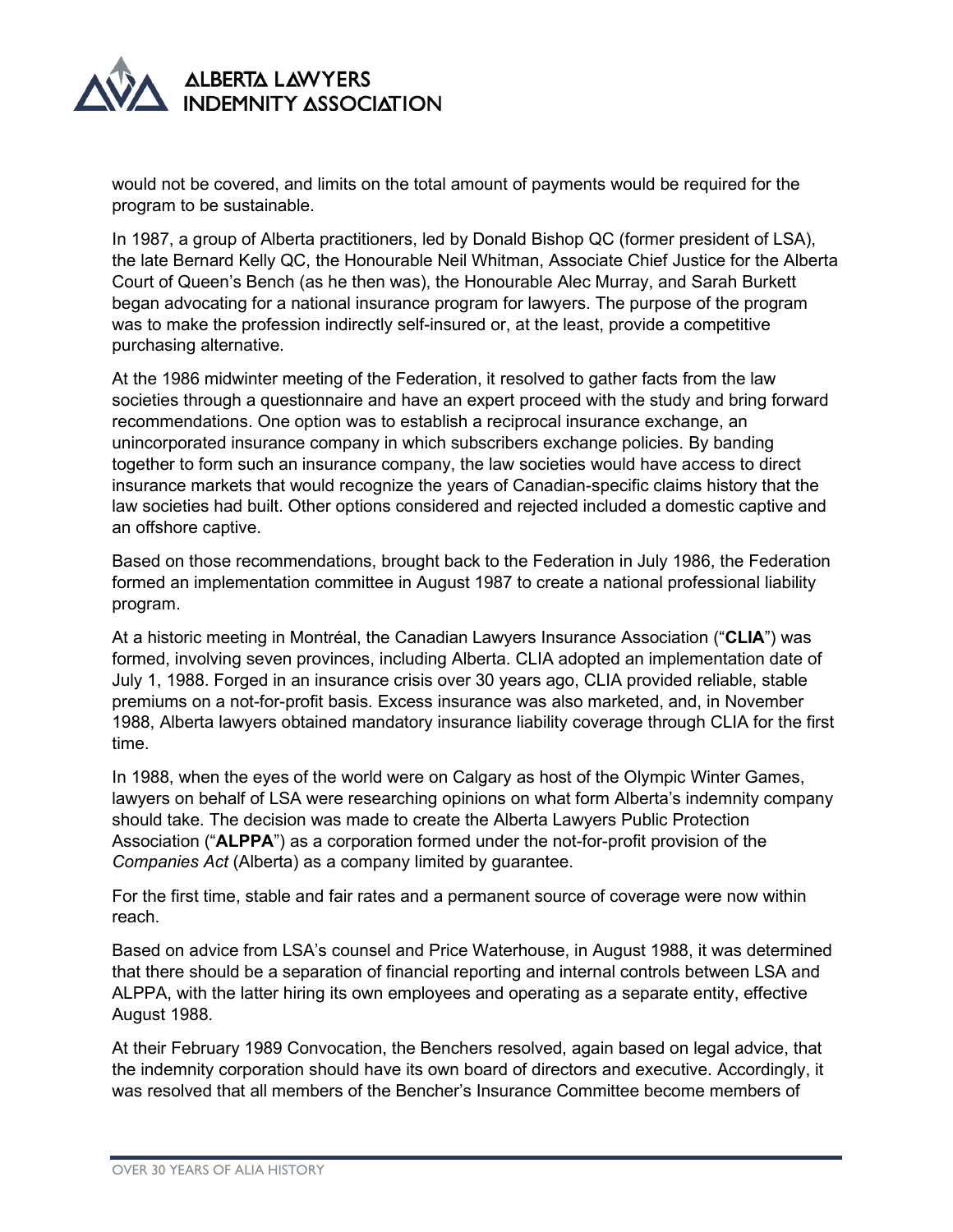

ALPPA's Board of Directors. Leading the new entity was its President (Mr. W. S. Sowa), supported by its Insurance Administrator (Ms. Sarah Brickett), and Treasurer (Mr. M. L. Scott).

In July 1999, ALPPA changed its name to become the Alberta Lawyers Insurance Association ("**ALIA**") to remove the incorrect implication that its primary objective was "public protection" and to clarify that it is primary objective was to insure lawyers.

In January 2006, ALIA's corporate form was changed by an Order granted by the then Associate Chief Justice of Alberta, Neil Wittmann QC, converting ALIA from a company limited by guarantee to a company limited by shares, with LSA as the sole beneficial shareholder, as contemplated by subsection 99(2)(b) of the Legal Profession Act (Alberta), which section did not exist when ALPPA was formed.

From 1988 through to 2014, CLIA wrote the group policy for Alberta lawyers, with all claims management being handled by ALIA.

Although the CLIA solution was a good one, over time it became less desirable. By the time ALIA left CLIA at the end of June 2014, ALIA was by far the largest participant in that national program. As the largest participant, ALIA had the greatest risk in the program and the highest premiums but did not have proportional control over CLIA.

The decision was made by LSA and  $ALIA<sup>3</sup>$  $ALIA<sup>3</sup>$  $ALIA<sup>3</sup>$  to implement a "made in Alberta" solution by creating a reciprocal insurance exchange for the sole benefit of Alberta lawyers. Accordingly, in 2014 the Alberta Lawyers Insurance Exchange ("**ALIEX**") was created to replace Alberta's participation in CLIA.

As a reciprocal insurance exchange, ALIEX was regulated by Alberta's Superintendent of Insurance ("**SOI**"), pursuant to the *Insurance Act* (Alberta). In accordance with the requirements of the *Insurance Act*, the Benchers appointed an Advisory Board for ALIEX, comprised of Steve Raby (Chair), Larry Ohlhauser (Vice-Chair), Carsten Jensen, Anne Kirker, Doug McKenzie, Dale Spackman (Corporate Secretary), Kathleen Waters and Don Thompson, three of whom<sup>4</sup> continue to serve as directors of the indemnity program.

The ALIEX board was also given responsibility for the operation and administration of the indemnity program including the duty to establish, review and approve the program's budgets and financial statements, manage its investments and develop policies for the governance and oversight of the program.

At the time of the creation of ALIEX, the regulation of reciprocal insurance companies in Alberta was relatively lax. Due to the failure of Alberta reciprocal and other regulatory changes, Alberta became arguably the most heavily regulated jurisdiction for reciprocal insurance companies. The cost of compliance with the directives of the SOI combined with required payments of premium tax and restrictions on ALIEX's investments, contributed to the cost of the Levy paid by Alberta lawyers. ALIEX, ALIA, and LSA determined that the program could operate more

<span id="page-4-0"></span><sup>&</sup>lt;sup>3</sup> Although ALIA's sole shareholder is LSA, ALIA remains a separate corporate entity from LSA.

<span id="page-4-1"></span><sup>4</sup> Steve Raby QC (Chair), Larry Ohlhauser MD (Vice-Chair) and Dale Spackman QC (Corporate Secretary).